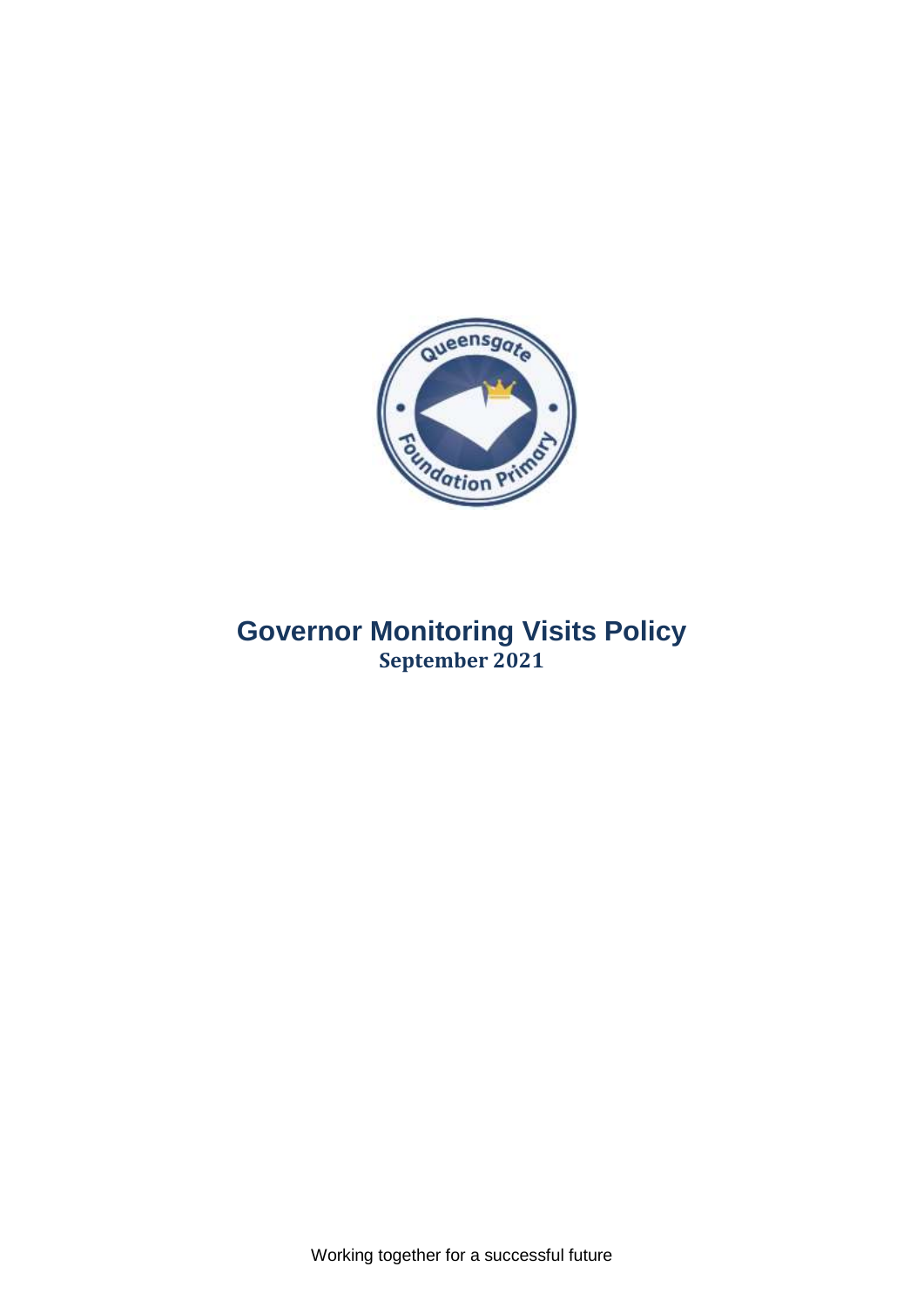# **GOVERNOR MONITORING VISITS POLICY**

# **Queensgate Foundation Primary School**

#### Policy Review

This policy will be reviewed in full by the Governing Board on a regular basis.

The policy was last reviewed and agreed by the Governing Board on 13<sup>th</sup> September 2021

It is due for review in September 2025 (up to 48 months from the above date).

Sillito"

Signature .......

Head Teacher **Date: 13<sup>th</sup> September 2021** 



Signature ………………….……… Co-Chair of Governors Date: 13th September 2021

## **Policy control**

| Date | <b>Amendments / additions</b> | Reason |
|------|-------------------------------|--------|
|      |                               |        |
|      |                               |        |
|      |                               |        |
|      |                               |        |
|      |                               |        |
|      |                               |        |
|      |                               |        |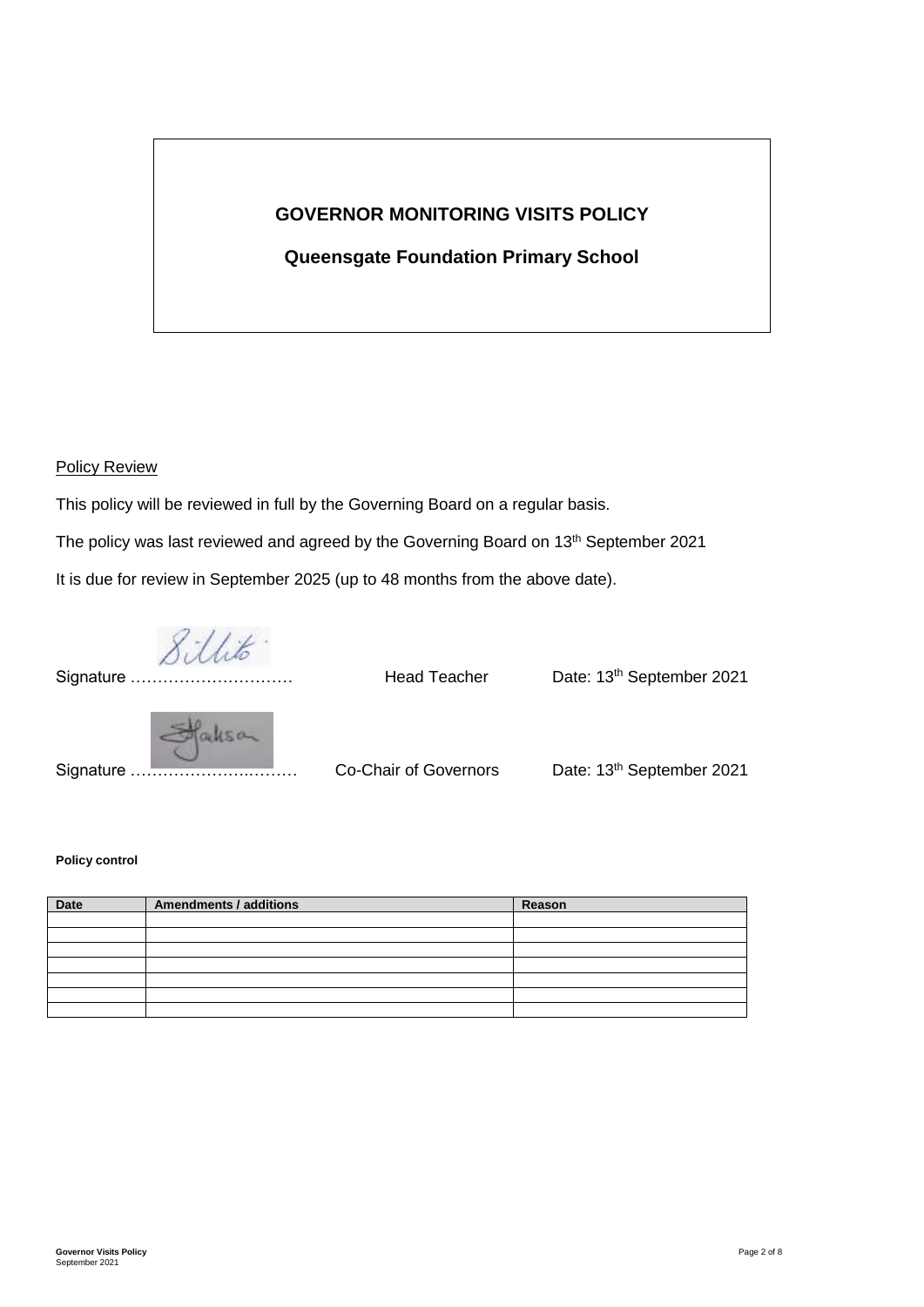# **Governors' visit to schools**

# **Context**

Individual governors do not have an automatic right to enter the school whenever they wish. However, they need to be able to visit from time to time to develop their understanding of the school. These visits enable them to fulfil their statutory responsibility for the conduct of the school. Governors should arrange their visits with the Link member of staff and inform the Headteacher and the Monitoring coordinator of the date of the visit.

The governing body should plan visits to cover a wide range of school work and each visit should have a clear purpose. They do not replace professional inspection or the monitoring and evaluation carried out by the headteacher.

A Guide to the Law for School Governors (2012)

# **Purpose of the visit**

Visits are undertaken to:

- improve governing body knowledge of the school and the people that work in it
- assist the governing body in monitoring the implementation of the school development plan
- assist a governor to fulfil a specialist governor role such as inclusion
- assist the governing body in fulfilling its statutory duties
- assist the governing body in making informed decisions

Governors should not pursue any personal agendas or arrive with inflexible preconceived ideas.

Governors are not to make any judgements about pupil's work, behaviour, any teacher's classroom practice or issues relating to the day to day running of the school. Those are the responsibility of the headteacher.

#### **Planning the visit**

Visits should be undertaken only as part of a strategic programme formally organised by the governing body or one of its committees and with approval of the headteacher.

The headteacher and Monitoring coordinator should be kept informed of the planned visit.

If the visit is to involve any member of staff, then that member of staff must be fully involved in the planning through the appropriate member of the leadership group.

The governor(s) making the visit should make themselves fully acquainted with health and safety procedures, including fire safety, prior to making the visit.

Visits should be undertaken during the first half of term if possible.

#### **During the visit**

Governors will at all times report to reception upon arrival and follow the procedure for visitors in order to provide a good example for other visitors.

If visiting a classroom, the governor must arrive at the time planned to avoid disrupting the learning process, and follow the agreed purpose of the visit. Governors must be aware that some teachers may feel nervous or stressful about having a visitor in the classroom. At the end of the visit thank everyone concerned including the children.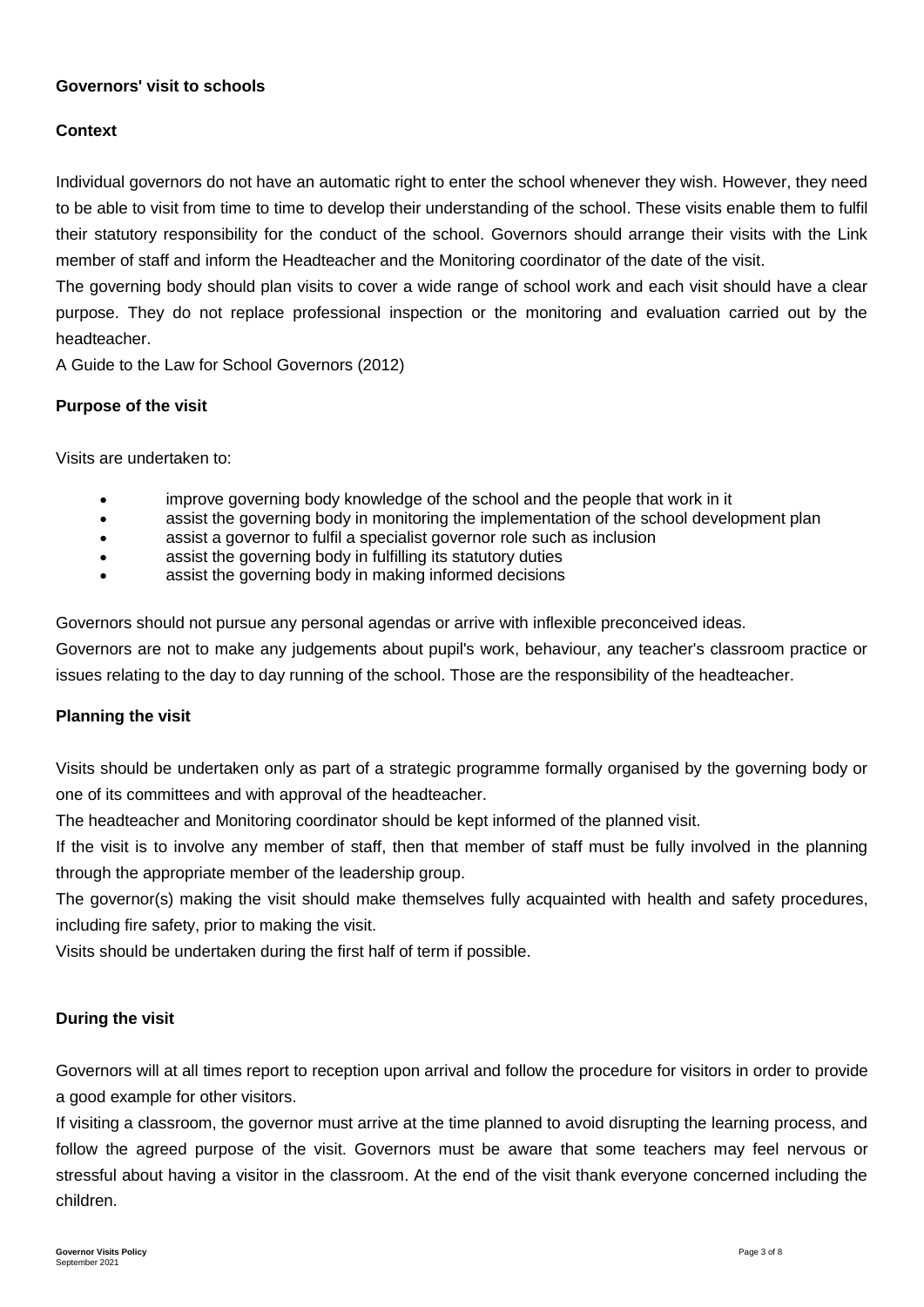Governors should be aware of their behaviour and avoid any implication that they are inspecting, such as by using a clipboard.

# **Following the visit**

After visiting the school the governor(s) should:

- give some time and thought to reflection
- write a note of thanks to all staff visited
- complete a visit report outlining the purpose and results of the visit (the visit report will be shared with all appropriate staff involved) and return to the Link member of staff within seven days of the visit being carried out
- raise any concerns sensitively with the headteacher
- consider what went well and what did not go so well with respect to your involvement in the visit
- consider what you would do differently in a future visit
- report to the designated FGB or relevant committee meeting as detailed in Appendix 4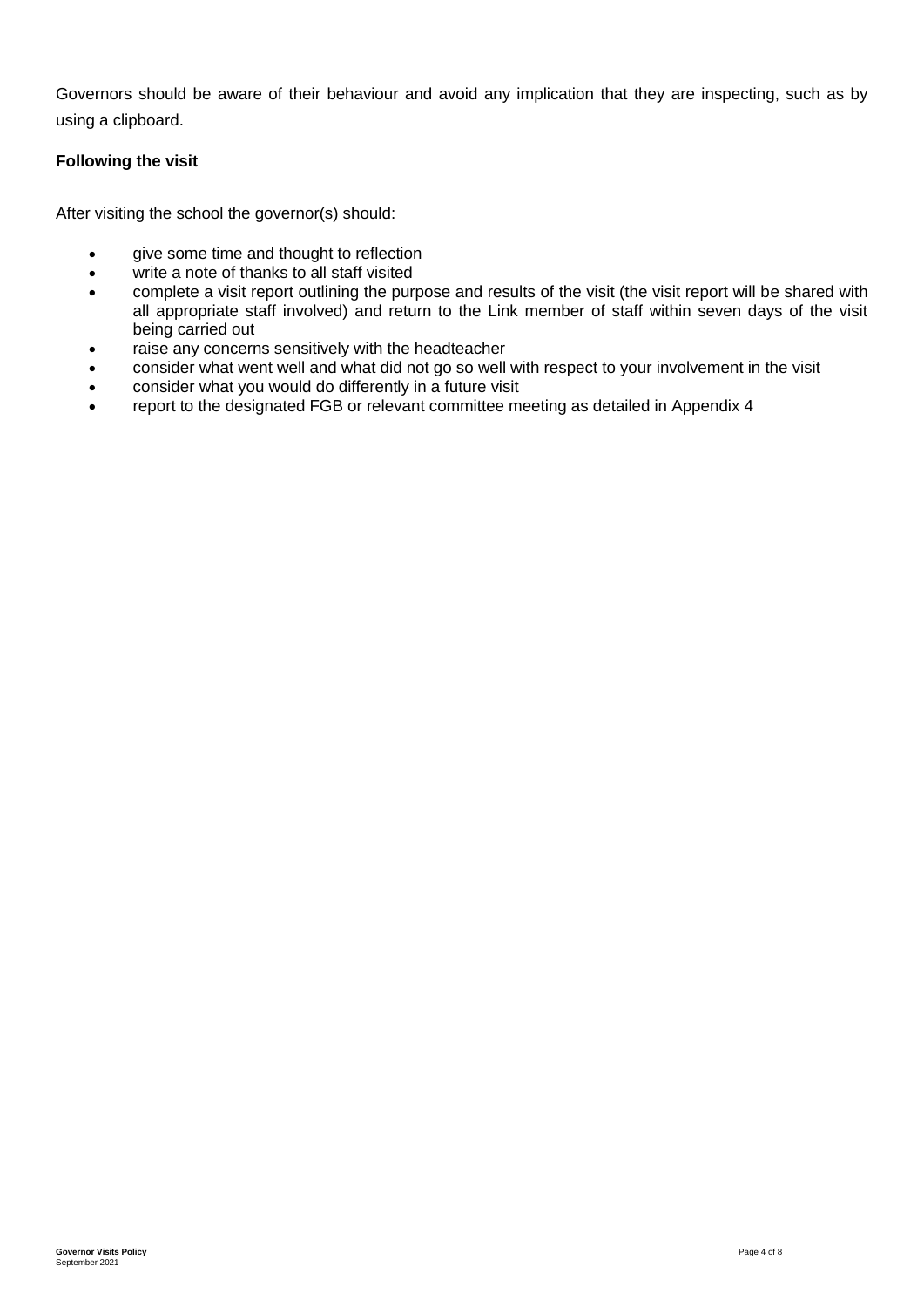|               | <b>ALWAYS</b>                                                                                                                                                                                                                                                                                                                                                                                 | <b>NEVER</b>                                                                                                                                                                                                                                                                                                           |
|---------------|-----------------------------------------------------------------------------------------------------------------------------------------------------------------------------------------------------------------------------------------------------------------------------------------------------------------------------------------------------------------------------------------------|------------------------------------------------------------------------------------------------------------------------------------------------------------------------------------------------------------------------------------------------------------------------------------------------------------------------|
| <b>BEFORE</b> | Agree purpose of visit.<br>Agree how much time (a timetable is a good<br>idea).<br>Agree when you will discuss the visit with the<br>Link member of staff<br>Consider practicalities (dress, parking, time of<br>arrival, who to report to, how to make notes,<br>breaks and lunch).<br>Find out how each teacher wants you to<br>contribute (or not).                                        | Turn up unannounced.                                                                                                                                                                                                                                                                                                   |
| <b>DURING</b> | Introduce yourself to staff and pupils.<br>Note and praise the positive.<br>Ask questions to increase understanding.<br>Remain focused on the purpose of the visit.                                                                                                                                                                                                                           | Walk in with a clipboard.<br>Arrive with preconceived ideas.<br>Interrupt the teacher.<br>Make professional judgements about<br>staff expertise (governors are not<br>inspectors).<br>Pursue your own personal agenda/focus<br>on the progress of your own child.<br>Monopolise the children's or the staff's<br>time. |
| <b>AFTER</b>  | Thank the teacher and pupils.<br>Discuss visit with the teacher.<br>Write a thank you note to teacher and pupils.<br>Compile a report (use framework if appropriate)<br>and return to the Link member of staff within<br>seven days<br>Raise any concerns sensitively with the<br>headteacher.<br>Present report to relevant FGB or Curriculum<br>Committee meeting as detailed in Appendix 4 | Leave without a word.                                                                                                                                                                                                                                                                                                  |

Following completion of the agreed monitoring programme the governor should report back to the governing body or committee as appropriate.

Related documentation

- Appendix 1 Notes for governor report form
- Appendix 2 Protocol for visits
- Appendix 3 Report form
- Appendix 4 Governor Monitoring Visits timetable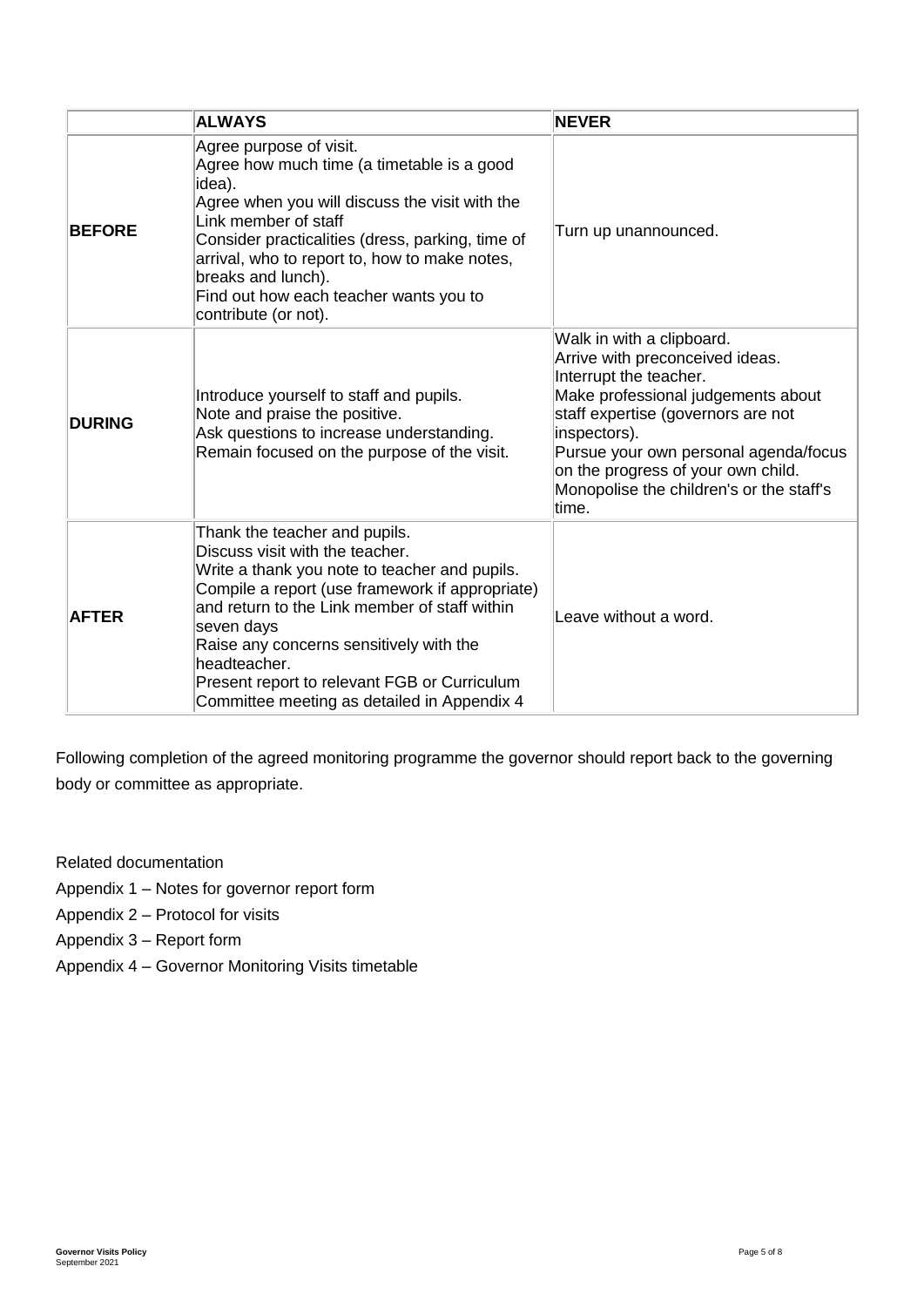#### **Before the visit, prepare notes covering these points**

- **Purpose of the visit.** The purpose as previously agreed with the governing body and the headteacher
- **Links with the School Development Plan.** How does the visit relate to a priority in the SDP?
- **Comments on the focus of the visit**
- **Any key issues arising for the governing body in relation to the focus of the SDP**
- **Action following governing body meeting.** Make a record of any action agreed by the governing body with regard to this visit

#### Appendix 2 **Protocol for visits**

Governors visit their school to enhance their understanding of the school's work and to help fulfil their responsibilities of monitoring and evaluating the school.

We have an agreed schedule of governors' visits to the school, reflecting the priorities in the school development plan and the specific interests and responsibilities of governors, and we keep a file of visit reports.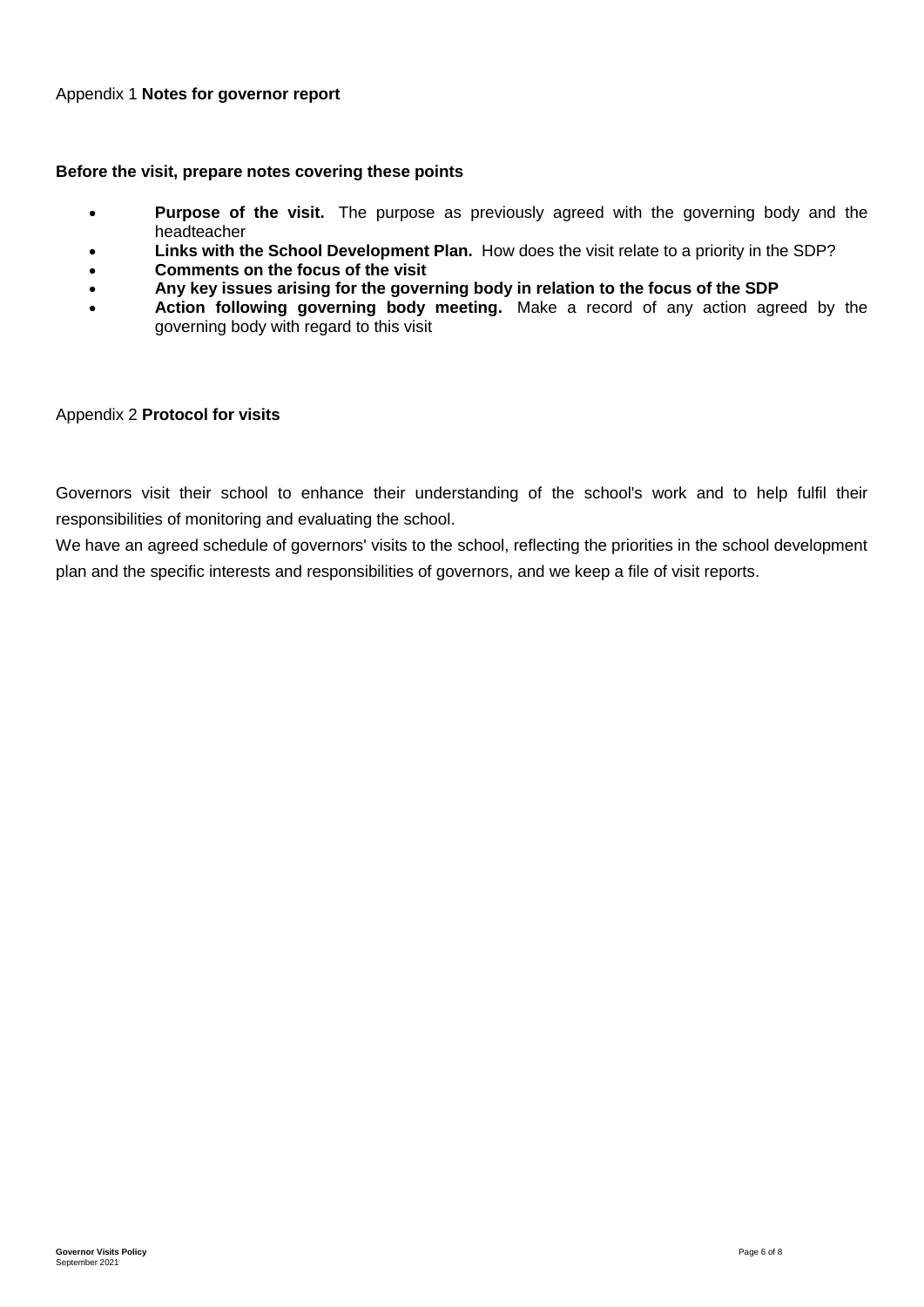| <b>REPORT ON GOVERNOR'S VISIT TO CLASSROOM</b> |                       |  |  |
|------------------------------------------------|-----------------------|--|--|
| <b>Name of Governor:</b>                       | <b>Class visited:</b> |  |  |
|                                                | Date of visit:        |  |  |
| <b>Purpose of visit:</b>                       |                       |  |  |
|                                                |                       |  |  |
| <b>Governor's comments:</b>                    |                       |  |  |
|                                                |                       |  |  |
|                                                |                       |  |  |
| <b>Questions:</b>                              |                       |  |  |
|                                                |                       |  |  |
|                                                |                       |  |  |
| <b>Teacher's comments:</b>                     |                       |  |  |
|                                                |                       |  |  |
|                                                |                       |  |  |
|                                                |                       |  |  |
|                                                |                       |  |  |
| <b>Head Teacher's comments</b>                 |                       |  |  |
|                                                |                       |  |  |
|                                                |                       |  |  |
|                                                |                       |  |  |
|                                                |                       |  |  |
|                                                |                       |  |  |
|                                                |                       |  |  |

| Signed | Governor             | Date: |
|--------|----------------------|-------|
|        | <b>Class teacher</b> | Date: |
|        | <b>Head Teacher</b>  | Date: |

Appendix 4 **Governor Monitoring Visits Timetable**